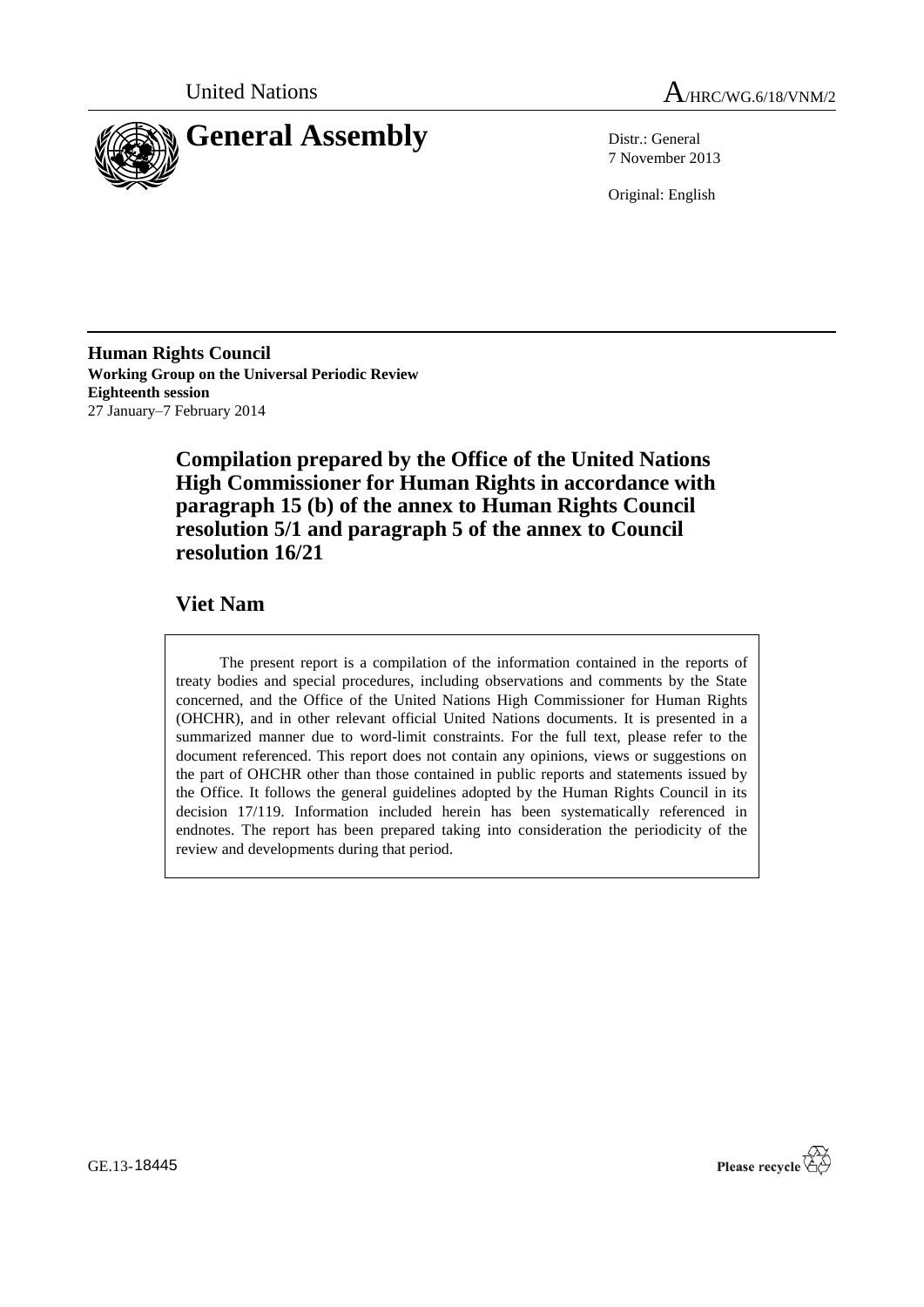# **I. Background and framework**

## **A. Scope of international obligations<sup>1</sup>**

**International human rights treaties**<sup>2</sup>

|                                                                    | Status during previous cycle                                                              | Action after review                                                               | Not ratified/not accepted                                                                                                                          |
|--------------------------------------------------------------------|-------------------------------------------------------------------------------------------|-----------------------------------------------------------------------------------|----------------------------------------------------------------------------------------------------------------------------------------------------|
| Ratification,<br>accession or<br>succession                        | <b>ICERD</b> (1982)                                                                       |                                                                                   | <b>CAT</b>                                                                                                                                         |
|                                                                    | <b>ICESCR (1982)</b>                                                                      |                                                                                   | <b>OP-CAT</b>                                                                                                                                      |
|                                                                    | <b>ICCPR (1982)</b>                                                                       |                                                                                   | <b>ICCPR-OP 2</b>                                                                                                                                  |
|                                                                    | <b>CEDAW</b> (1982)                                                                       |                                                                                   | <b>ICRMW</b>                                                                                                                                       |
|                                                                    | CRC (1990)                                                                                |                                                                                   | <b>CPED</b>                                                                                                                                        |
|                                                                    | OP-CRC-AC (2001)                                                                          |                                                                                   |                                                                                                                                                    |
|                                                                    | OP-CRC-SC (2001)                                                                          |                                                                                   |                                                                                                                                                    |
|                                                                    | <b>CRPD</b><br>(signature only, 2007)                                                     |                                                                                   |                                                                                                                                                    |
| Reservations,<br>declarations and/or<br>understandings             | <b>ICERD</b><br>(Declaration, arts. 17(1)<br>and 18(1) and Reservation,<br>art. 22, 1982) | OP-CRC-SC<br>(Withdraw of<br>reservations,<br>art. $5(1)(2)(3)$ and<br>(4), 2009) |                                                                                                                                                    |
|                                                                    | <b>ICESCR</b><br>(Declaration, art. 26(1),<br>1982)                                       |                                                                                   |                                                                                                                                                    |
|                                                                    | <b>ICCPR</b><br>(Declaration, art. 48(1),<br>1982)                                        |                                                                                   |                                                                                                                                                    |
|                                                                    | <b>CEDAW</b><br>(Reservation, art. 29(1),<br>1982)                                        |                                                                                   |                                                                                                                                                    |
| Complaint<br>procedures, inquiry<br>and urgent action <sup>3</sup> |                                                                                           |                                                                                   | ICERD, art. 14<br>OP-ICESCR<br>ICCPR, art. 41<br><b>ICCPR-OP1</b><br>OP-CEDAW<br><b>CAT</b><br>OP-CRC-IC<br><b>ICRMW</b><br>OP-CRPD<br><b>CPED</b> |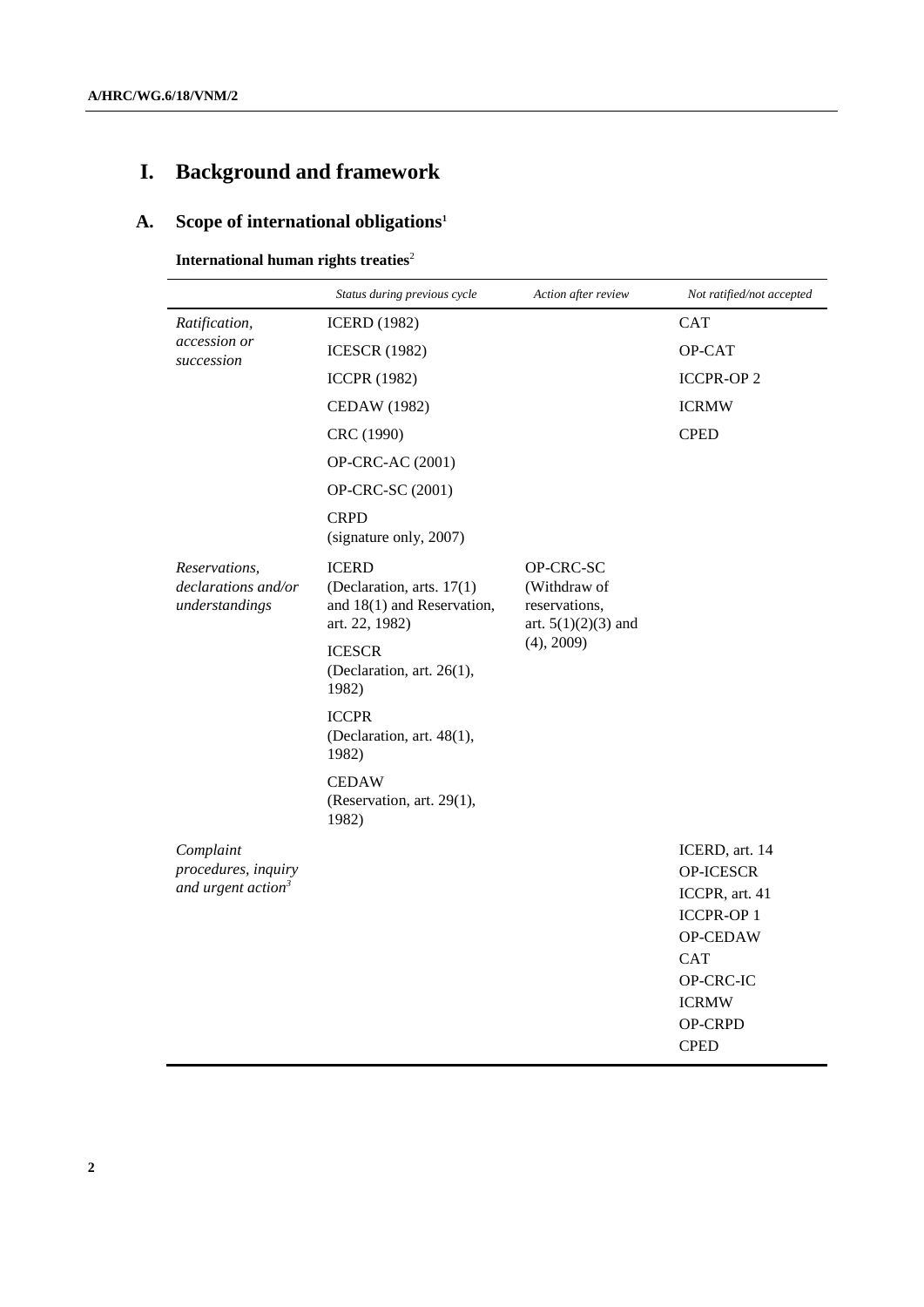|                                                    | Status during previous<br>cycle                                                                                                                                                                                                                                                                                 | Action after review           | Not ratified                                                                                                                                                                                                                                                                                                                                 |
|----------------------------------------------------|-----------------------------------------------------------------------------------------------------------------------------------------------------------------------------------------------------------------------------------------------------------------------------------------------------------------|-------------------------------|----------------------------------------------------------------------------------------------------------------------------------------------------------------------------------------------------------------------------------------------------------------------------------------------------------------------------------------------|
| <i>Ratification,</i><br>accession or<br>succession | Convention on the<br>Prevention and<br>Punishment of the<br>Crime of Genocide<br>Geneva<br>Conventions of 12<br>August 1949 and<br>Additional<br>Protocol $I^4$<br><b>ILO</b> fundamental<br>conventions except<br>Nos. 87 and $105^5$<br><b>UNESCO</b><br>Convention against<br>Discrimination in<br>Education | Palermo Protocol <sup>6</sup> | Conventions on<br>refugees and<br>stateless persons <sup>7</sup><br>Additional<br>Protocols II and<br>III to the $1949$<br>Geneva<br>Conventions <sup>8</sup><br>Rome Statute of<br>the International<br>Criminal Court<br><b>ILO</b> fundamental<br>conventions<br>except $No.29^9$<br><b>ILO</b> Conventions<br>Nos. 169 and<br>$189^{10}$ |

**Other main relevant international instruments**

1. The Independent Expert on Extreme Poverty recommended that Viet Nam strengthen its legal and institutional framework through the ratification and immediate implementation of major human rights treaties such as CAT, ICRMW, CRPD, CPED and the Optional Protocols to ICCPR, ICESCR and CEDAW. <sup>11</sup> Similarly, in 2012, the Committee on the Elimination of Racial Discrimination (CERD) encouraged Viet Nam to ratify ICRMW and CAT.<sup>12</sup> In 2012, the Committee on the Rights of the Child (CRC) also urged Viet Nam to ratify OP-CAT<sup>13</sup>, CRPD<sup>14</sup>, OP-CRC-IC and CPED.<sup>15</sup>

2. CRC recommended that Viet Nam ratify the Rome Statute.<sup>16</sup>

3. CERD and CRC recommended ratifying the 1951 Convention relating to the Status of Refugees and its 1967 Protocol, the 1954 Convention relating to the status of Stateless Persons and 1961 Convention on the Reduction of Statelessness.<sup>17</sup>

4. CERD recommended that Viet Nam ratify the ILO Convention No. 169 (1989) concerning Indigenous and Tribal Peoples in Independent Countries.<sup>18</sup> CRC recommended ratifying the ILO Convention No. 189 on Decent Work for Domestic Workers (2011).<sup>19</sup>

5. CERD encouraged Viet Nam to make the declaration provided for in article 14 of the Convention.<sup>20</sup> CERD also recommended that Viet Nam ratify the amendments to article 8, paragraph 6, of the Convention.<sup>21</sup>

#### **B. Constitutional and legislative framework**

6. The United Nations Country Team (UNCT) noted the current Constitution, promulgated in 1992 and revised in 2001, was in the process of revision. The unprecedented role given to civil society, the media and others by the Constitutional Amendment Drafting Committee in the consultation process was well recognized. UNCT emphasized the need for the Constitution to express the State's duty to promote and protect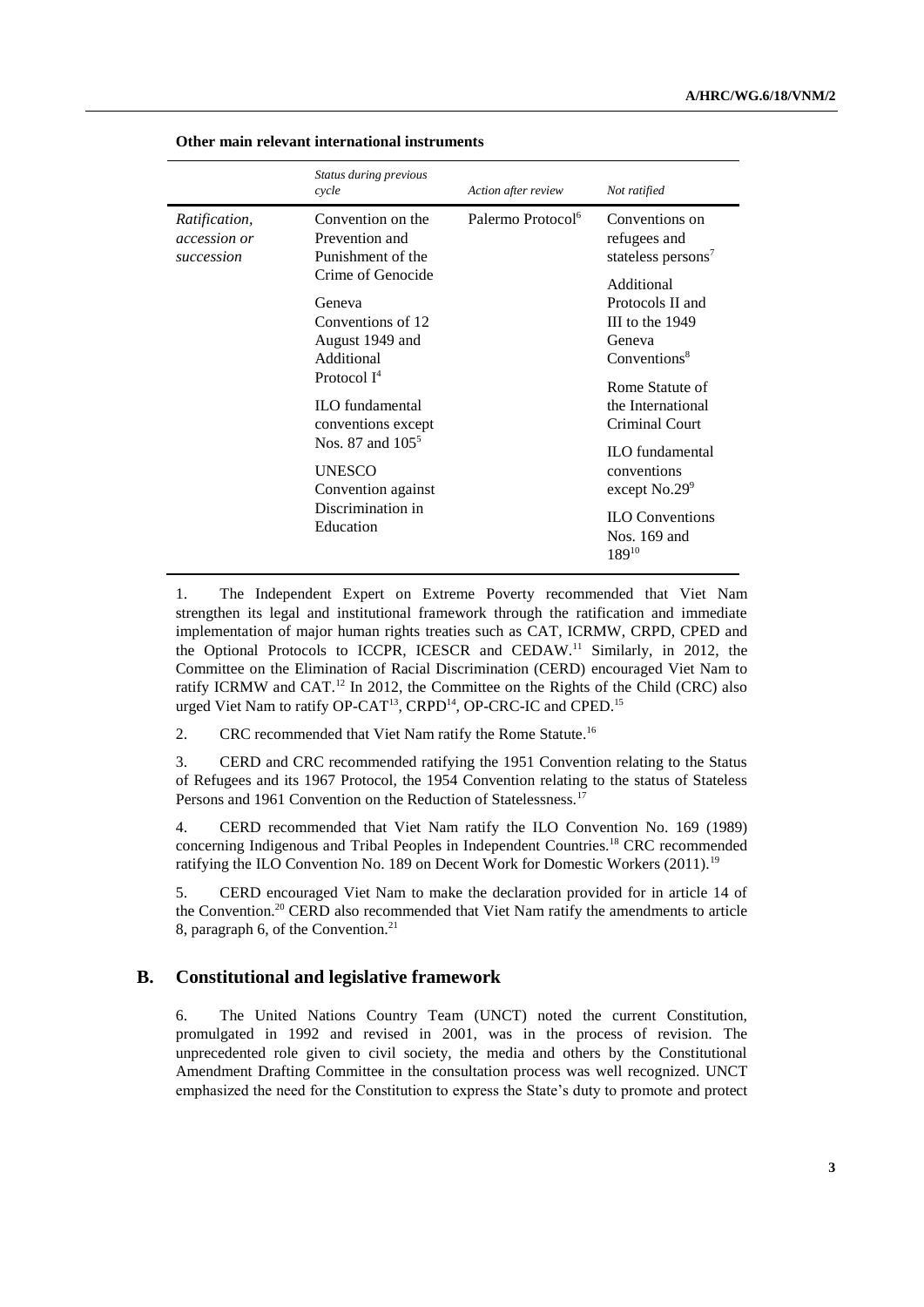human rights, the supremacy of international law and the general need for alignment with international human rights norms and standards. $^{22}$ 

7. CERD and CRC welcomed several legislative measures: the Law on Gender Equality  $(2006)^{23}$ , the Law against Human Trafficking  $(2011)$ , the Law on People with Disabilities (2010), the Law on Education (2005) and its amendment (2009), and the Law on the Protection, Care and Education of Children (2004). <sup>24</sup> However, CRC remained concerned about the slow progress of the legal reform.<sup>25</sup>

8. The United Nations High Commissioner for Refugees (UNHCR) noted that the Law on Vietnamese Nationality 2008 represented an historic accomplishment in terms of the reduction of statelessness. It also assured that subsequent generations of children born to former refugees from a neighbouring country could enjoy the right to a nationality.<sup>26</sup>

9. CRC urged Viet Nam to bring the draft Law on Associations into force.<sup>27</sup>

10. CERD recommended that Viet Nam adopt a comprehensive anti-discrimination law that included a definition of racial discrimination in accordance with the Convention.<sup>28</sup>

11. CERD was concerned about the lack of implementation of the existing legal, policy and institutional frameworks to combat racial discrimination, and noted with concern the broad and imprecise wording of certain provisions.<sup>29</sup>

12. CERD was concerned at discriminatory provisions on ethnic and religious grounds, particularly articles 8 and 15 of the Ordinance on Belief and Religion (2004), which forbade religious activities deemed to "violate national security" and "negatively affect the unity of the people or the nation's fine cultural traditions".<sup>30</sup>

13. CERD noted with concern (a) Ordinance No. 44 on regulating administrative justice, which authorized placing those suspected of being "national security" offenders under administrative detention for up to two years without trial; (b) Decree 38/2005/ND-CP on public order, which prohibited demonstrations outside State agencies and public buildings; and (c) Circular 09/2005/TT-BCA, which prohibited gatherings of more than five people without State permission.<sup>31</sup>

14. CRC recommended that Viet Nam reform domestic legislation to include all forms of child abuse and disseminate the legislation among law enforcement officials, the judiciary and professionals working with or for children.<sup>32</sup>

#### **C. Institutional and human rights infrastructure and policy measures**

15. CERD and CRC encouraged Viet Nam to promptly establish an independent human rights institution, in compliance with the Paris Principles, with a broad human rights mandate<sup>33</sup> as recommended by the Independent Expert on Extreme Poverty.<sup>34</sup> CRC recommended establishing an independent monitoring body for the promotion and protection of children's rights.<sup>35</sup>

16. CERD welcomed the establishment of the Ethnic Council and noted the Committee for Ethnic Minority Affairs, responsible for the implementation of the ethnic minorities' Government policies.<sup>36</sup>

17. UNCT noted that the overarching Social Economic Development Strategy of 2011– 2020 identified human rights as a cross–cutting issue to be mainstreamed into all national development priorities and activities.<sup>37</sup>

18. UNHCR commended Viet Nam for its efforts to continue a national campaign on birth registration.<sup>38</sup> UNHCR recommended Viet Nam continue to take steps to ensure that births of all children be registered without discrimination, including reviewing the current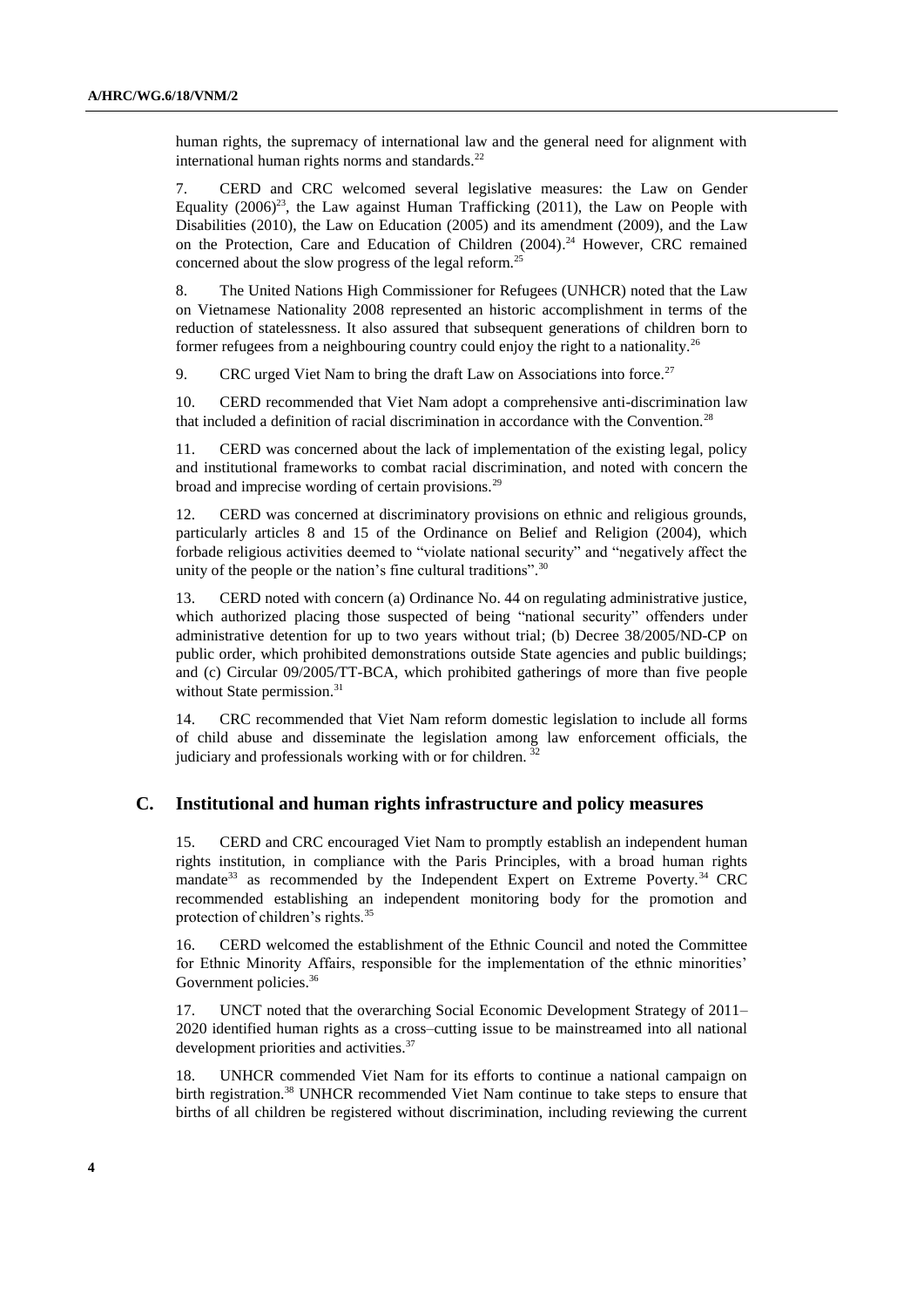legislative framework and identifying any gaps that could be filled by the adoption of regional good practices.<sup>39</sup>

19. CERD welcomed the special measures for the poorest ethnic minorities in the fields of housing, education and language learning.<sup>40</sup>

20. CRC remained concerned about the scarcity of resources allocated for children, particularly affecting children living in remote areas, children with disabilities and children from ethnic minorities and indigenous groups. It recommended that Viet Nam utilize a child rights approach in the elaboration of the national budget. $41$ 

21. While welcoming the National Action Program for Vietnamese Children (2011- 2020) and the National Program on Children Protection  $(2011-2015)^{42}$ , CRC was concerned about the absence of coordination between the national policies and programmes affecting children.<sup>43</sup>

22. While welcoming the Education Development Strategic Plan 2001-2010 and the National Education for All Action Plan 2003-2015<sup>44</sup>, CRC encouraged Viet Nam to develop a national plan of action for human rights education.<sup>45</sup>

23. CRC was concerned at the high levels of corruption in Viet Nam.<sup>46</sup>

### **II. Cooperation with human rights mechanisms**

#### **A. Cooperation with treaty bodies<sup>47</sup>**

#### **1. Reporting status**

| Treaty body            | Concluding<br><i>observations included</i><br>in previous review                      | Latest report<br>submitted since<br>previous review | Latest concluding<br>observations | Reporting status                                          |
|------------------------|---------------------------------------------------------------------------------------|-----------------------------------------------------|-----------------------------------|-----------------------------------------------------------|
| <b>CERD</b>            | August 2001                                                                           | 2011                                                | March 2012                        | Fifteenth to seventeenth reports<br>due in $2015$         |
| <b>CESCR</b>           | May 1993                                                                              | 2011                                                |                                   | Second to fourth reports pending<br>consideration in 2014 |
| <b>HR</b><br>Committee | <b>July 2002</b>                                                                      |                                                     |                                   | Third report overdue since 2004                           |
| <b>CEDAW</b>           | January 2007                                                                          | 2013                                                |                                   | Seventh and eighth reports<br>pending consideration       |
| <b>CRC</b>             | January 2003<br>$($ to CRC $)$ /<br>September 2006<br>(to OP-CRC-AC<br>and OP-CRC-SC) | 2009                                                | June 2012                         | Fifth to sixth reports due in 2017                        |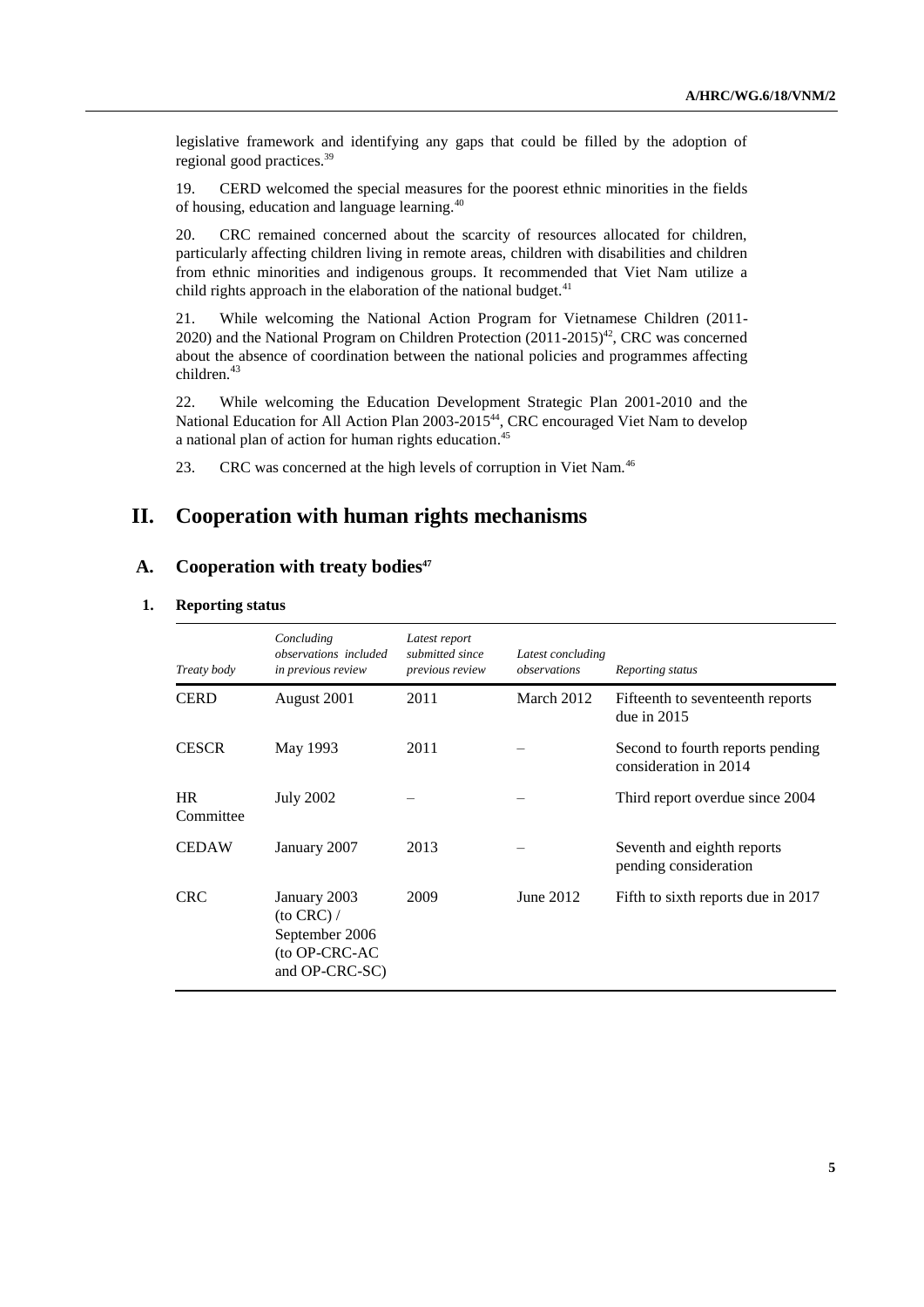## **2. Responses to specific follow-up requests by treaty bodies**

| Treaty body         | Due in | Subject matter                                                                                                                                                                                                        | Submitted in |
|---------------------|--------|-----------------------------------------------------------------------------------------------------------------------------------------------------------------------------------------------------------------------|--------------|
| <b>CERD</b>         | 2013   | Right to self-identification;<br>indigenous' right over land; and<br>minorities. <sup>48</sup>                                                                                                                        |              |
| <b>HR</b> Committee | 2003   | Death penalty; detention<br>conditions; domestic violence<br>against women; religious<br>freedom; treatment of the Degar<br>(Montagnard); and restrictions on<br>public meetings and<br>demonstrations. <sup>49</sup> | $2003^{50}$  |

### **Concluding observations**

## **B.** Cooperation with special procedures<sup>51</sup>

|                                                           | Status during previous cycle                                                                                                                  | Current status                                    |
|-----------------------------------------------------------|-----------------------------------------------------------------------------------------------------------------------------------------------|---------------------------------------------------|
| Standing invitation                                       | N <sub>o</sub>                                                                                                                                | N <sub>0</sub>                                    |
| Visits undertaken                                         | Freedom of religion                                                                                                                           | Extreme poverty                                   |
|                                                           |                                                                                                                                               | Minority issues                                   |
|                                                           |                                                                                                                                               | Foreign debt                                      |
|                                                           |                                                                                                                                               | Health                                            |
| Visits agreed to in principle                             |                                                                                                                                               | Cultural rights                                   |
|                                                           |                                                                                                                                               | Religion                                          |
| <i>Visits requested</i>                                   | Freedom of opinion                                                                                                                            | Freedom of opinion                                |
|                                                           | Extrajudicial, summary or<br>arbitrary executions                                                                                             | Extrajudicial, summary or<br>arbitrary executions |
|                                                           | Food                                                                                                                                          | Food                                              |
|                                                           | Foreign debt                                                                                                                                  | Torture                                           |
|                                                           | Water and sanitation                                                                                                                          | Human Rights Defenders                            |
|                                                           |                                                                                                                                               | Migrants                                          |
|                                                           |                                                                                                                                               | Sale of children                                  |
| Responses to letters of<br>allegations and urgent appeals | During the period under review, 26 communications were sent by<br>the Special Procedures. The Government has replied to 21<br>communications. |                                                   |
| Follow-up reports and missions                            | Follow-up report from the Independent Expert on Extreme<br>Poverty                                                                            |                                                   |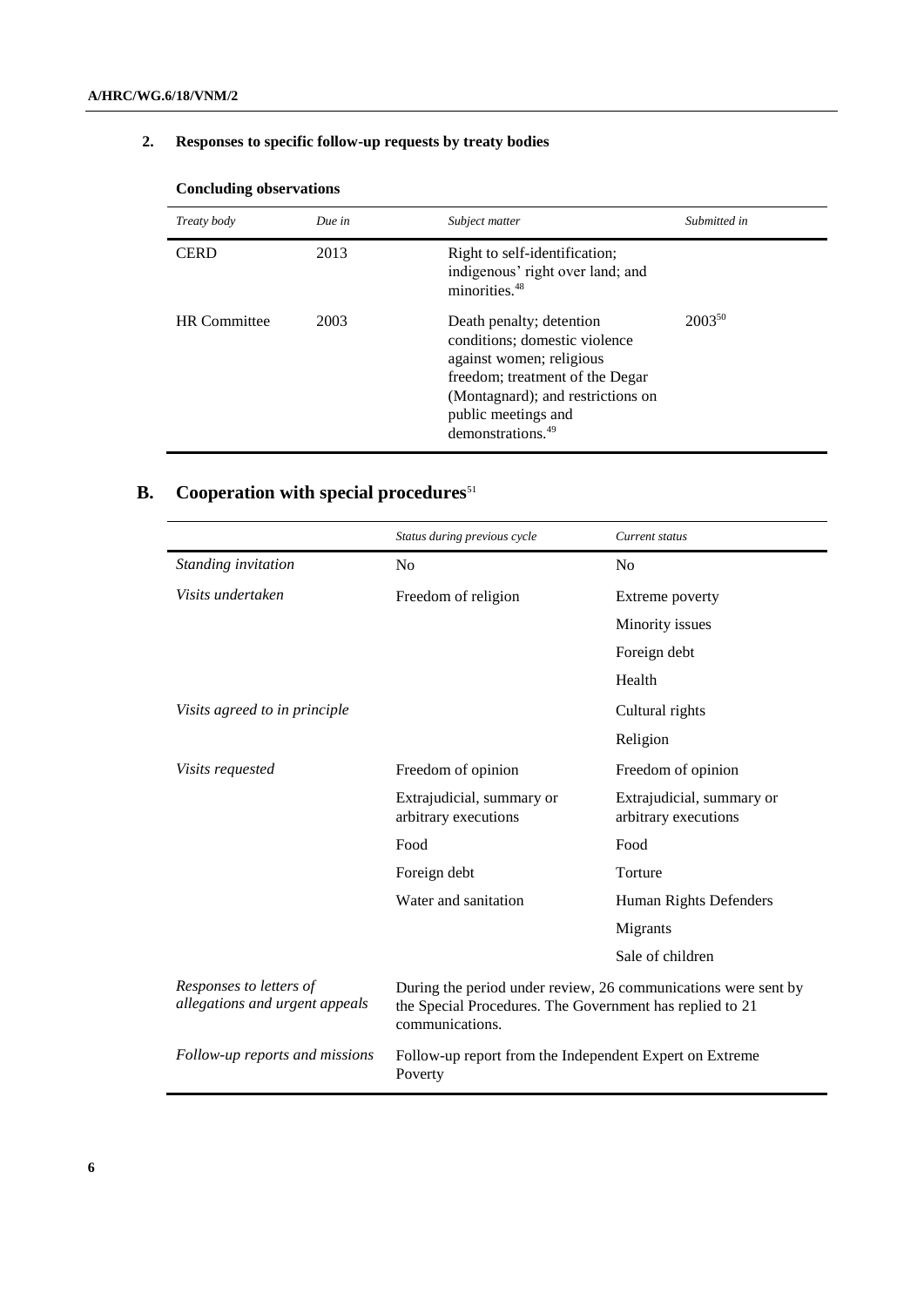## **III. Implementation of international human rights obligations**

#### **A. Equality and non-discrimination**

24. CERD was deeply concerned about Viet Nam's lack of acknowledgement of racial discrimination and inequality between ethnic groups, and negative societal attitudes against persons of minority ethnic origin. It recommended the eradication of discriminatory stereotypes.<sup>52</sup> CRC urged the adoption of a comprehensive strategy to prevent ethnic discrimination. 53

25. UNCT noted that – despite legal guarantees of equality – in reality, customary norms and traditions often governed inheritance, succession and marital property relations, and familial property division disadvantaged women, hindering them from exercising their rights.<sup>54</sup>

26. CERD was deeply concerned about the socio-economic gap between disadvantaged ethnic minorities and the majority Kinh and its negative impact on indigenous and minority groups, particularly in employment, education and health. 55

27. CERD was concerned at discrimination and restriction on religious practices faced by some Christian and Buddhist among Khmer Krom, Degar (Montagnard) and Hmong, recommending that Viet Nam address the double discrimination faced by ethnic minorities from unrecognized religious groups and ensure their rights to freely practice religion.<sup>56</sup>

28. CERD was concerned at the household registration system (*hộ khẩu*), which discriminated against ethnic minorities belonging to "unrecognized" religious groups in employment, social security, health services, education and the right to freedom of movement. 57

29. CERD was concerned about lack of implementation of existing legal, policy and institutional frameworks to combat racial discrimination, recommending that Viet Nam investigate and persecute racially motivated offences.<sup>58</sup>

30. CRC was concerned at discrimination against girls, which resulted in their dropping out of school, marrying early and aborting female foetuses. It urged Viet Nam to eliminate all forms of discrimination against girls, and to ensure gender mainstreaming in all antidiscrimination policies and programmes.<sup>59</sup>

31. CRC was concerned that children with HIV/AIDS were stigmatized, recommending that Viet Nam ensure that children with HIV/AIDS do not drop out from school, combat stigmatizing of children with HIV/AIDS, and implement the National Action Plan for children affected by HIV/AIDS to 2010 and vision to  $2020$ .<sup>60</sup>

32. CRC was concerned about the stigmatization of children with disabilities and urged Viet Nam to eliminate discrimination, particularly in the education and health system, and to explicitly prohibit discrimination against children on the grounds of disability.<sup>61</sup>

33. CRC was concerned at the marginalization of migrant children as a result of their unregistered status, urging Viet Nam to include a migrants' rights perspective into all antidiscrimination policies and programmes.<sup>62</sup>

#### **B. Right to life, liberty and security of the person**

34. CERD was concerned at violent attacks and threats against ethnic and religious groups, recommending that Viet Nam investigate such reports.<sup>63</sup>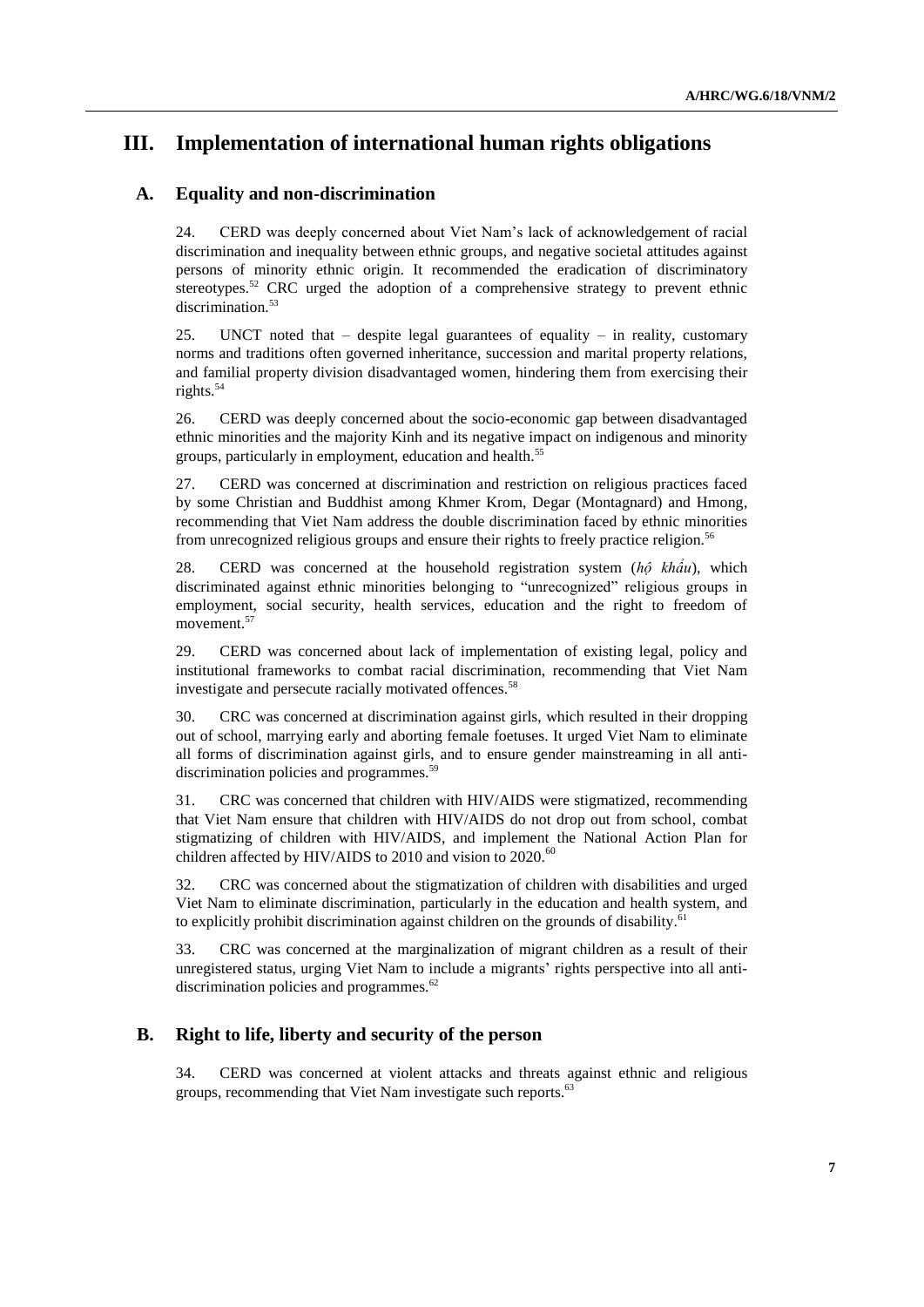35. The Independent Expert on Minority Issues referred to persistent allegations of arbitrary detention and mistreatment of detainees, including those from ethnic and religious minorities. She required responses and assurances from the Government that due process and the rule of law were consistently applied in line with international standards and enforced at the national and provincial levels.<sup>64</sup>

36. In 2012, the Working Group on Arbitrary Detention requested Viet Nam to take the necessary steps to remedy the situation of three human rights defenders who had published a leaflet on workers' rights and to bring it into conformity with the standards and principles set forth in the Universal Declaration of Human Rights and the ICCPR. The Working Group considered it appropriate to refer the allegations of torture or cruel, inhuman treatment to the Special Rapporteur on torture and other cruel, inhuman or degrading treatment or punishment for appropriate action.<sup>65</sup>

37. CERD was concerned at arrests of minority groups and arbitrary detention for activities that constituted their peaceful practice of religion and freedom of expression, and their ill treatment in custody, as well as lack of investigation and effective remedies for victims. 66

38. UNCT noted that a new Law on Handling Administrative Violations passed in June 2012 included a number of important reforms, including the abolition of administrative detention for sex workers.<sup>67</sup> However, CRC was concerned about the administrative detention system imposed on drug–addicted children and child detainees in centres not being separated from adults, recommending that Viet Nam develop alternatives to deprivation of child's liberty, provide children with rehabilitation and reintegration programmes, establish a monitoring system of drug detention centres, and guarantee availability of child detention cells.<sup>68</sup>

39. CRC expressed concern about ill treatment or torture of children administratively detained in drug detention centres, including through solitary confinement.<sup>69</sup>

40. UNCT noted that Vietnamese women, men and children were being trafficked for sexual and labour exploitation with women and children most at risk, especially from minority groups and border regions.<sup>70</sup>

41. According to UNCT, national data confirmed that high rates of physical, sexual and emotional violence against women persisted. Statistics showed that 32 per cent of evermarried women reported having experienced physical violence in their life and 54 per cent of women reported lifetime emotional abuse.<sup>71</sup>

42. CRC expressed concern at (a) widespread violence against and abuse of children, particularly girls; (b) lack of measures to prevent domestic violence, including physical and sexual abuse; and (c) neglect of children. It recommended that Viet Nam strengthen the national system for investigating complaints of child abuse and neglect, eliminate violence against children, and establish policies to protect children from all forms of violence.<sup>72</sup>

43. CRC was concerned about corporal punishment in the home, recommending that Viet Nam reform its domestic legislation to explicitly prohibit all forms of corporal punishment in all settings $73$ 

44. CRC remained concerned about increasing child prostitution, child trafficking and the use of children in commercial sexual activity. It was further concerned that sexually exploited children were treated as criminals by the police. It recommended that Viet Nam implement the 2011–2015 Action Plan against prostitution and the 2011–2015 Action Plan against human trafficking.<sup>74</sup>

45. CRC was concerned about widespread child labour, the relatively low minimum age for labour (12 years for light work), and the fact that child inmates in drug detention centres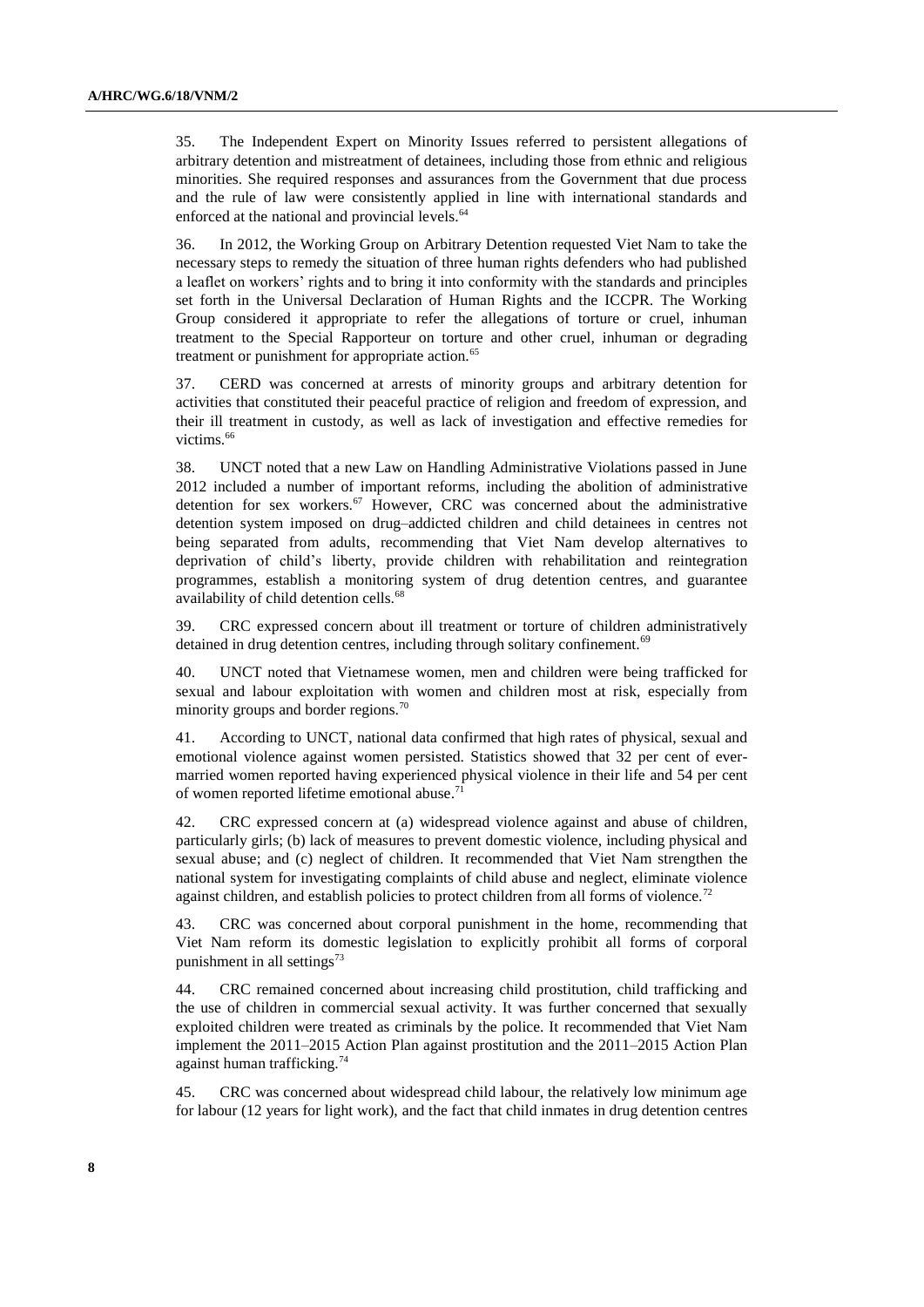were subject to forced labour. CRC recommended that Viet Nam eliminate child labour, harmonize national laws and regulations with ILO Convention No. 138, and improve labour inspections.<sup>75</sup>

#### **C. Administration of justice, including impunity and the rule of law**

46. UNCT stated that the Vietnamese judicial system was marked by a lack of independence of judges. It noted that the overall progress of judicial reform had been slow and lagged behind the legislative changes and the process of simplifying public administrative procedures. Many tasks related to creating enabling conditions for the promotion and protection of human rights as set forth in the judicial reform strategy – such as the introduction of an adversarial system in court adjudication, and the strengthening of independent judicial adjudication – had not yet been sufficiently translated into concrete actions. 76

47. UNCT noted that low levels of access to justice in Viet Nam especially affected poor and marginalized groups, and curtailed their access to effective judicial remedies; the right to counsel in criminal cases was poorly enforced in practice. Only around 9 to 11 per cent of accused, according to the statistics of the Supreme Court, had been represented by counsel, either paid by the accused or appointed by justice agencies.<sup>77</sup>

48. UNCT stated that corruption in the public sector undermined human rights and curtailed access to essential services, while undermining the rule of law and eroding trust in public institutions. The Viet Nam Governance and Public Administration Performance Index (PAPI) 2012 provided evidence that bribe requests for public services impacted a significant portion of citizens and that the amounts paid were substantial when compared to the costs of other activities related to accessing those services.<sup>78</sup>

49. CERD was concerned about the lack of complaints of racial discrimination lodged with courts and other authorities, recommending that Viet Nam inform the public about legal remedies regarding racial discrimination, establish an independent complaints mechanism,<sup>79</sup> and make the Convention more widely known among the judiciary to foster its application by the courts.<sup>80</sup>

50. CRC expressed concern about the lack of a juvenile justice system, and that the current measures covered children under the age of 16 years only.<sup>81</sup> It also expressed concern about limited alternatives to child detention and absence of rehabilitation and reintegration programmes, recommending that Viet Nam (a) review the Penal Code, the Criminal Procedure Law and the Ordinance on administrative violation to include all children under the age of 18 years in the juvenile justice system; (b) establish a specialized juvenile court and specialized protection police units for children; and (c) allocate resources to the juvenile justice system. $82$ 

#### **D. Right to privacy, marriage and family life**

51. CRC expressed its concern at geographical and ethnic disparities in birth registration rates, recommending that Viet Nam secure the registration at birth of all children, giving particular attention to children living in rural and mountainous areas.<sup>83</sup>

52. UNCT stated that efforts to strengthen lesbian, gay, bisexual and transgender rights within the revision of the Law on Family and Marriage were an opportunity for Viet Nam to emerge as a regional leader in the fight against homophobia.<sup>84</sup>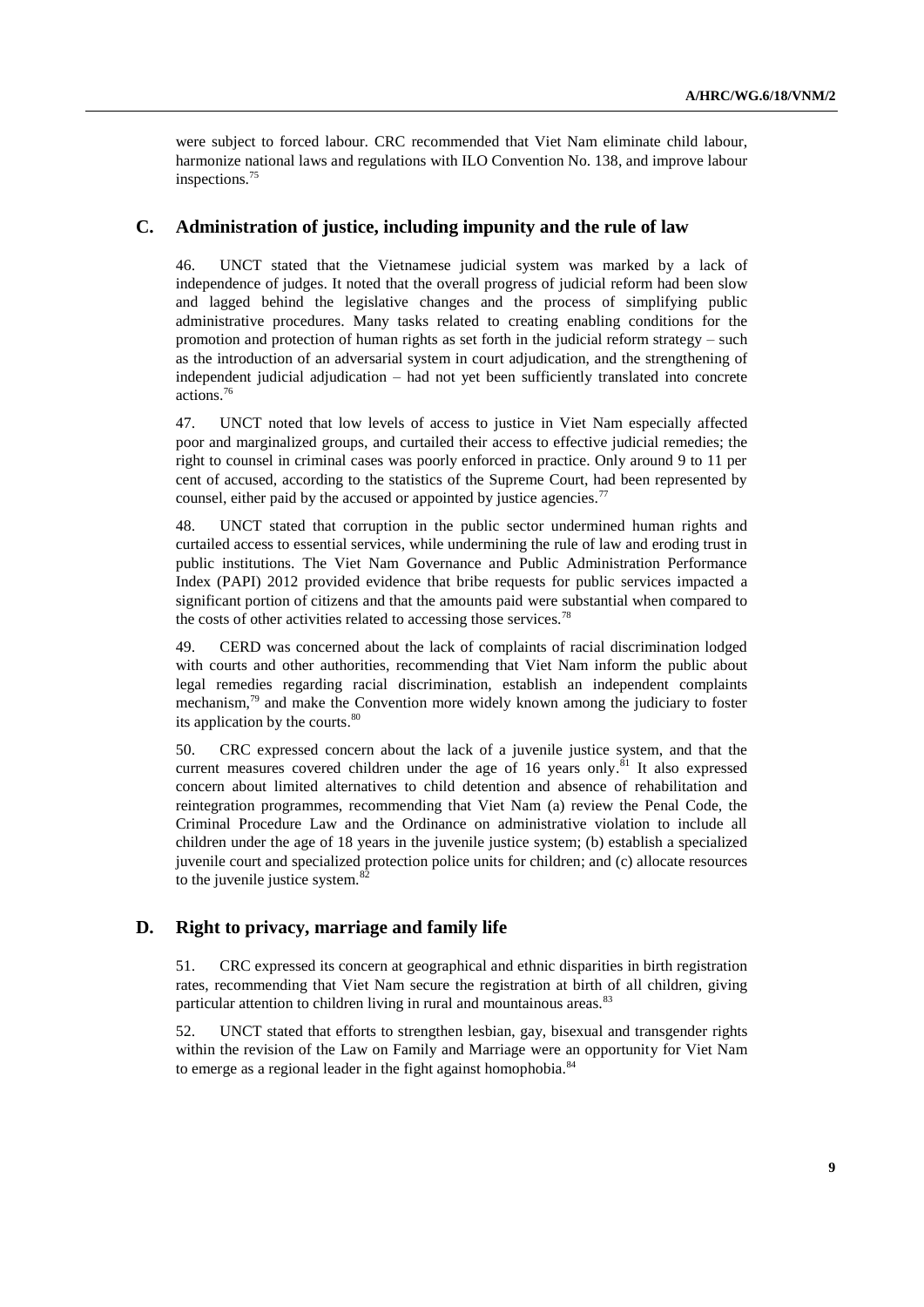#### **E. Freedom of religion or belief, expression, association and peaceful assembly, and right to participate in public and political life**

53. The Independent Expert on Minority Issues remained concerned by continuous reports that legitimate religious practices and peaceful protests by religious minorities – including ethnic minority Protestants, H'mong Christians and Khmer Buddhists – had resulted in restrictions on the freedoms of movement, expression and assembly, harassment and imprisonment. She urged the Government to respect fully the rights of religious minorities and refrain from imposing unjustified restrictions or penalties on individuals and communities exercising their right to peaceful protest.<sup>85</sup>

54. CRC was concerned that all sources of information, media in particular, were subject to the Government's control and did not allow for diversity.<sup>86</sup> UNCT also expressed concern that – although the Internet had become a major space for social networking and expression – the recent draft decree aimed to replace Decree 97 on management, supply and use of Internet services and electronic information, if adopted, would tighten regulatory and technical controls on Internet access and content. 87

55. The United Nations Educational, Scientific and Cultural Organization (UNESCO) noted that major media institutions had developed their own self-regulatory mechanism. The use of codes of ethics and editorial guidelines in media outlets was not guaranteed in practice and especially with the ownership of the media concentrated in the Government. UNESCO recommended that Viet Nam implement reforms in line with international standards for press freedom and freedom of expression, and bring an end to State censorship of newspapers and other media. UNESCO recommended decriminalization of defamation and investigation into reports of attacks on journalists to ensure that perpetrators were brought to justice.<sup>88</sup>

56. The United Nations High Commissioner for Human Rights expressed deep concern about the conviction and harsh sentencing of some prominent journalists and bloggers, noting this reflected a trend of increasing restrictions on freedom of expression, especially against those who used the Internet to voice their criticisms.<sup>89</sup>

57. CRC expressed concern at the limitation on the freedom of expression of children and their limited access to information, urging Viet Nam to remove all restrictions on the freedom of expression of the child.<sup>90</sup>

58. UNCT stated that the right of assembly, association and demonstration were recognized in the 1992 Constitution "in accordance with the law". However, according to UNCT, peaceful gatherings and public protests could either not be formally permitted or were sometimes dispersed at the discretion of executive agencies on the grounds of public security, but without any legal framework or any mechanism to seek legal redress.<sup>91</sup>

59. CRC noted with concern that children's freedom to association was severely restricted. $92$  Specifically, UNCT noted that setting up a social organization outside the State's orbit of mass organizations and "special" organizations was subject to a complicated regulatory authorization procedure, and the classification system determined in different decrees on associations led to a lack of transparency and an unequal playing field for social organizations.<sup>93</sup>

60. CRC remained concerned at the lack of application of the rights of the child to be heard in all settings, including in judicial hearings, recommending that Viet Nam carry out awareness-raising programmes and campaigns on children's right to have their views taken into account, and involve children in the development of legislation and policies relevant to them.<sup>94</sup>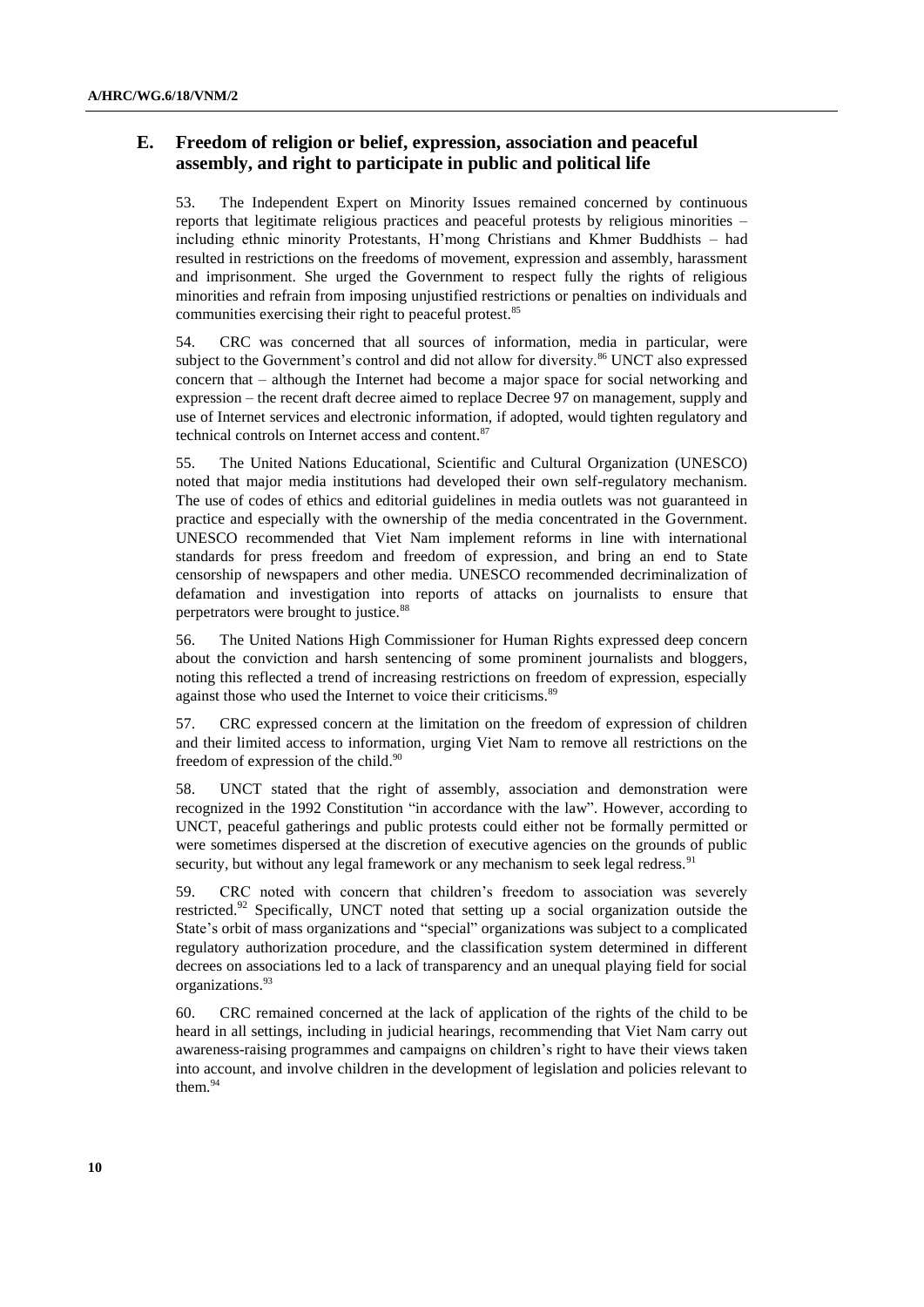61. UNCT noted that political representation rates of women had declined over the previous four parliamentary terms, and currently the representation rate in the National Assembly stood at only 24.4 per cent, while in the Central Committee of the Communist Party, only 9 per cent of positions were held by women.<sup>95</sup>

#### **F. Right to work and to just and favourable conditions of work**

62. According to UNCT, the revised Labour Code applies only to formal employment relationships on the basis of employment contracts, which effectively excludes employers and workers without contractual arrangements.<sup>96</sup>

63. UNCT noted that members of disadvantaged and vulnerable groups – such as young workers, women, ethnic minorities, disabled workers, people living with HIV/AIDS and unskilled migrant workers – nevertheless continued to encounter special difficulties in accessing the labour market and in finding decent work. High rates of unskilled labour in ethnic minority areas were a barrier to accessing the labour market. Unemployment rates among young people were more than three times higher than the adult rate.<sup>97</sup>

64. UNCT noted that the Labour Code continued to fall short of effectively prohibiting sexual harassment and protecting victims, as it neither provided a clear definition of sexual harassment nor obligated employers to take preventive measures or to establish complaint procedures in the workplace.<sup>98</sup>

#### **G. Right to social security and to an adequate standard of living**

65. UNCT noted that, even though the expansion of the social protection coverage had been significant in the past 15 years, most workers remained unprotected against risks, from old age to maternity or work injury.<sup>99</sup>

66. CERD remained concerned that not all communities benefitted from Viet Nam's economic growth.<sup>100</sup> CERD and CRC recommended that Viet Nam (a) combat poverty among marginalized groups, particularly ethnic minority and migrant groups; (b) promote equal opportunities for all persons; and (c) stimulate economic growth and development for the ethnic minority groups and the indigenous communities, especially regarding employment, education and health care.<sup>101</sup>

67. CRC was deeply concerned at the high number of children living in poverty, particularly within certain ethnic minorities and migrant populations, recommending that Viet Nam increase the social assistance cash transfer programme for low-income families with children, extending such support to poor ethnic minority families, informal workers' families and migrants' families.<sup>102</sup>

68. CRC expressed concern about gaps in the supply of safe drinking water – especially in rural areas and among ethnic minority populations – and inadequate sanitation facilities in the home and at schools. 103

#### **H. Right to health**

69. While noting that in the previous five years, the Government had made efforts to expand health insurance coverage, especially for the vulnerable, UNCT stated that the national health care system was unevenly developed across the country.<sup>104</sup>

70. The Special Rapporteur on health urged Viet Nam to complete an official assessment of the effects of privatization on the health system, including its impact on the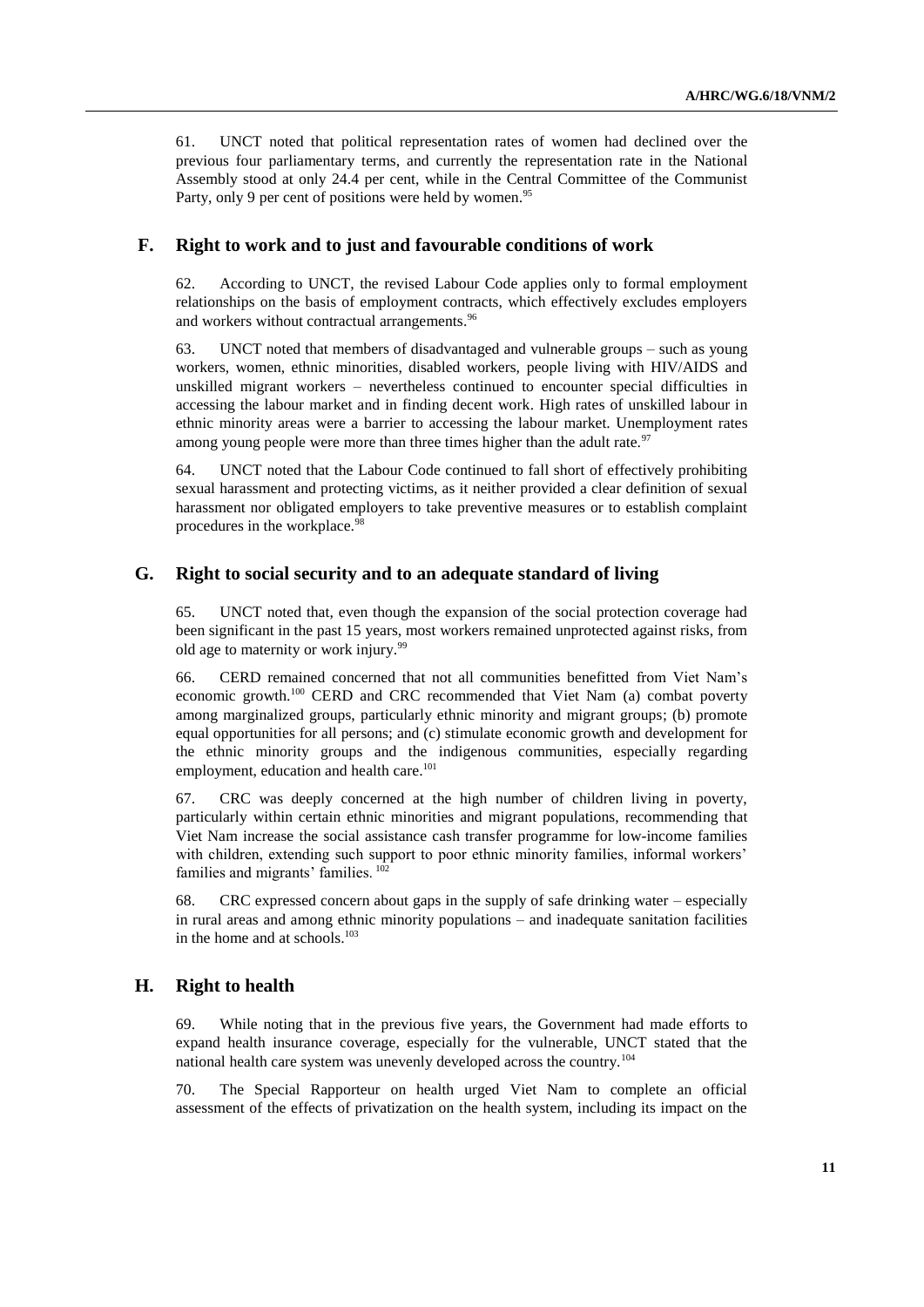right to health and the accessibility of health goods and services for the poor and ethnic minorities, in order to (a) consider alternative revenue-generating mechanisms for provincial, district and commune level health service providers; (b) expand the scope of health insurance coverage for the poor; (c) subsidize fully travel, food and accommodation for the poor and near poor who must travel in order to receive health services; (d) reduce the complexity of referral procedures; and (e) ensure that all children under 6 years of age receive free health care in accordance with existing Government policy.<sup>105</sup>

71. He also urged Viet Nam to consider developing policies to (a) foster the use of generic drugs; (b) increase transparency and ensure the participation of civil society and affected communities in the Trans-Pacific Partnership Agreement (TPPA) negotiation process to promote the full realization of the right to health; (c) ensure that, if Viet Nam acceded to the TPPA, it would retain the ability to use Trade-Related Aspects of Intellectual Property Rights (TRIPS) flexibilities and did not accept TRIPS-plus measures, in particular their effects on the development of local generic pharmaceutical production in Viet Nam.<sup>106</sup>

72. According to UNCT, the Government had achieved marked scale-up of evidencebased HIV prevention, care and treatment interventions focusing on key populations. However, access to key HIV services were not equitable across the country, and many people were accessing HIV diagnosis and treatment too late, leading to the limited therapeutic and preventive benefits of the treatment. Stigma, discrimination and punitive laws against key populations were likely causes of late access to HIV services.<sup>107</sup>

73. The Special Rapporteur on health urged the Government to consider (a) ensuring accurate and complete epidemiological surveillance and data-collection regarding HIV/AIDS; (b) eliminating stigmatization and creating an enabling environment in which at-risk populations were able to effectively access health care; and (c) developing a strategy to account for reductions in international assistance.<sup>108</sup>

74. CRC remained concerned at stunting and malnutrition rates among children under 5 years of age and neonatal mortality, being higher in rural areas and among children of ethnic minorities and ethnic and geographic disparities in immunization rates.<sup>109</sup>

75. CRC expressed concern at high teenagers' abortions and their limited access to contraceptives, reproductive health services, assistance and counselling, recommending that Viet Nam provide access for adolescents to sexual and reproductive health.<sup>110</sup>

#### **I. Right to education**

76. CRC recommended that Viet Nam (a) develop early childhood development programmes; (b) ensure free of charge education *de facto*; (c) increase access to schools, particularly for girls in rural areas; (d) undertake affirmative action targeting children from ethnic minorities and children living in rural areas in order to close ethnic and geographical disparities in school dropout rates; and (e) reform the curricula and pedagogical methods.<sup>111</sup>

77. CERD was concerned at disparities in accessing education quality between majority Kinh students and ethnic minority students, high illiteracy and school dropout rates among ethnic minorities, particularly women and girls, and limited access to mother-tongue-based education. It recommended that Viet Nam ensure equal enjoyment of the right to education, and increase the bilingual education programmes.<sup>112</sup> CRC had similar concerns and recommendations.<sup>113</sup>

78. The Independent Expert on Minority Issues recommended that – with the ultimate aim of proficiency in Vietnamese, and as a means to implement fully the provisions in the Constitution relating to ethnic minority languages – the Government permit and support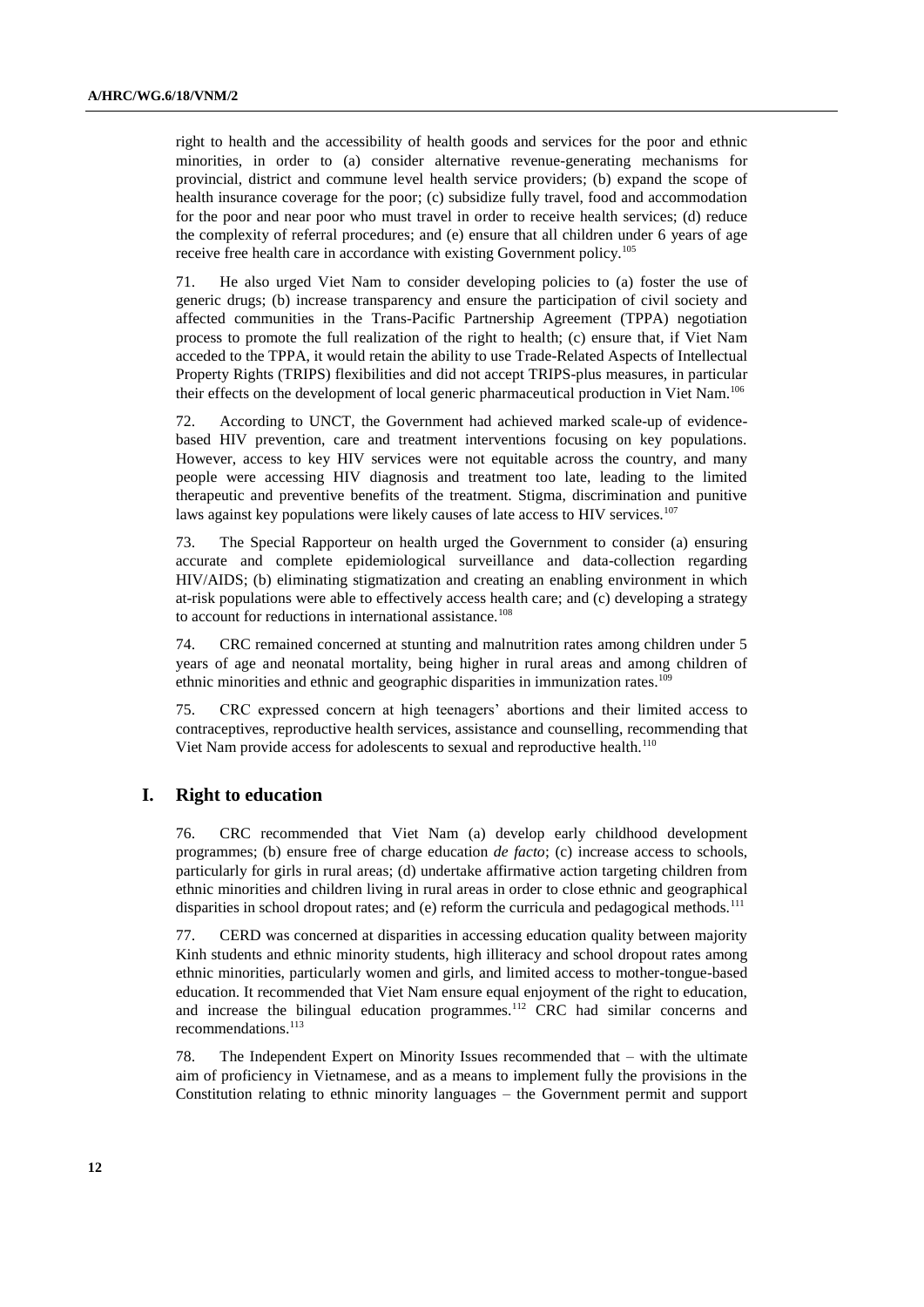bilingual education for ethnic minority children, commencing with their minority language as the medium of instruction in the early years of primary school.<sup>114</sup>

#### **J. Cultural rights**

79. UNESCO recommended that Viet Nam heighten the relevance of culture in economic, political and social life by developing cross-sectoral approaches to integrate the safeguarding of cultural heritage into sustainable development of tourism and creative industries, including in remote and hinterland areas.<sup>115</sup>

#### **K. Persons with disabilities**

80. UNCT noted that the Law on Persons with Disabilities was passed in 2010, and that the Prime Minister approved the national targeting programme on health care in the period of 2012–2015, which included a programme on rehabilitation of persons with disabilities and national guidelines that were developed to, for instance, support early identification and interventions for children with disabilities.<sup>116</sup>

81. CRC was concerned about the alarmingly disadvantaged position of children with disabilities regarding the right to education. It recommended that Viet Nam develop a rights-based approach in relation to children with disabilities and implement inclusive education policies, with a particular focus on children with disabilities living in rural areas.<sup>117</sup>

#### **L. Minorities and indigenous peoples**

82. In 2010, the Independent Expert on Minority Issues urged the Government to undertake a vigorous public education campaign to address civil society and official attitudes about persons belonging to minorities and their contributions to society, and address the lack of a comprehensive legislative framework to guarantee non-discrimination and to promote and protect minority rights.<sup>118</sup>

83. She recommended that poverty reduction policies relating to minorities should prioritize the preservation of their unique cultures, languages, traditions and lifestyles. It was critical that the Government ensured that economic growth in rural and remote geographical locations be achieved without negatively affecting the lives or cultures of minorities or deepening their poverty. Meaningful consultations with minority communities and their full participation in decisions that affected them, on all matters from local to the national level, were fundamental rights of minorities. She was concerned that interactions with minority communities were frequently characterized by top-down approaches that did not fully conform to the principles of free, prior and informed consultation and consent of the affected communities.<sup>119</sup>

84. She recommended that the Council on Ethnic Minorities of the National Assembly enhance its oversight of the work of the Government's Committee on Ethnic Minorities, and that members of the Council receive training in mainstreaming minority issues into legislation and public policies to make them effective in carrying out their responsibilities.<sup>120</sup>

85. CERD recommended respecting and protecting the existence and cultural identity of all ethnic groups within its territory, and paying greater attention to the principle of selfidentification by Khmer Krom and Degar (Montagnard).<sup>121</sup>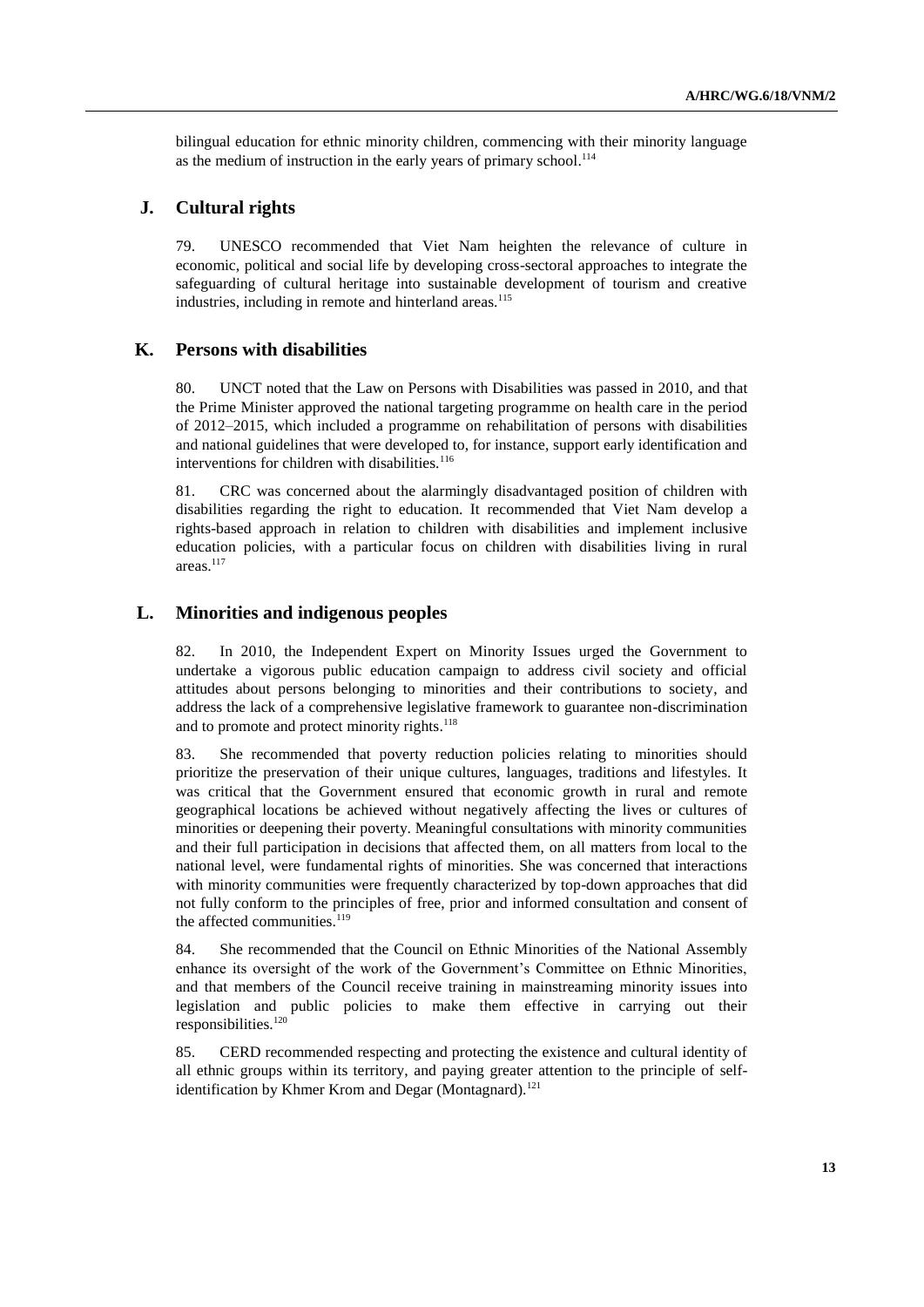86. CRC urged Viet Nam to preserve the identity for all children, and to eliminate all efforts to assimilate ethnic minority populations with the Kinh majority.<sup>122</sup>

87. CERD noted with concern the displacement of minorities and the ancestral lands' confiscation without prior consent and appropriate compensation, calling on Viet Nam to safeguard indigenous rights over ancestral lands.<sup>123</sup>

#### **M. Migrants, refugees and asylum seekers**

88. CERD was concerned at the lack of legal provisions on protection for refugees. It recommended that Viet Nam review the current refugee policy, and establish national asylum legislation and procedures related to the protection of refugees and asylum seekers in line with international human rights standards.<sup>124</sup> UNHCR recommended that Viet Nam accede to the 1951 Convention relating to the Status of Refugees and its 1967 Protocol, and consider the passage of domestic refugee legislation and/or administrative policies, which would ensure that the country was in full compliance with international standards of treatment related to refugees, including the right to work.<sup>125</sup>

89. CERD was also concerned at forced repatriation of members of indigenous peoples and ethnic minorities seeking refuge.<sup>126</sup>

#### **N. Right to development**

90. The Independent Expert on Extreme Poverty acknowledged that challenges remained as poverty was increasingly resistant to growth, and inequality remained stubbornly high.<sup>127</sup>

91. The Independent Expert on Extreme Poverty urged the Government to adopt a law regulating all social assistance mechanisms in order to ensure accountability and long-term stability of the social protection system, and ensure equitable and inclusive social and economic policies including the protection gaps faced by various vulnerable groups – such as ethnic minorities, women, children, older persons, persons with disabilities and internal migrants – and design programmes to meet their specific needs.<sup>128</sup>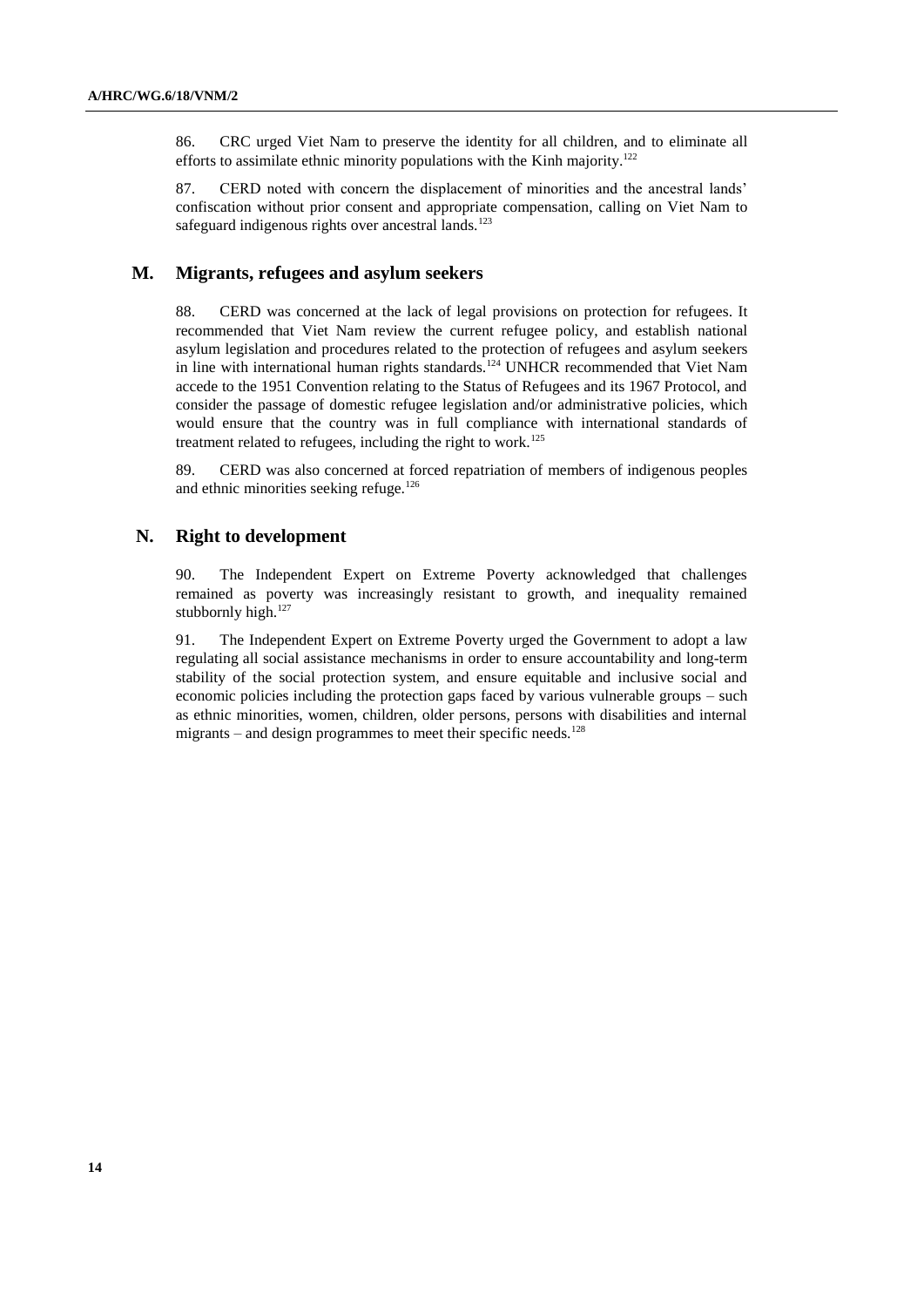#### *Notes*

- $1$  Unless indicated otherwise, the status of ratifications of instruments listed in the table may be found in the official website of the United Nations Treaty Collection database, Office of Legal Affairs of the United Nations Secretariat, [http://treaties.un.org/.](http://treaties.un.org/) Please also refer to the United Nations compilation on Viet Nam from the previous cycle (A/HRC/WG.6/5/VNM/2).
- <sup>2</sup> The following abbreviations have been used for this document:

| <b>ICERD</b>     | $10.000$ mas above a mattern mass $100$ mass $100$ mass $100$<br>International Convention on the Elimination of All Forms of Racial |
|------------------|-------------------------------------------------------------------------------------------------------------------------------------|
|                  | Discrimination                                                                                                                      |
|                  |                                                                                                                                     |
| <b>ICESCR</b>    | International Covenant on Economic, Social and Cultural Rights;                                                                     |
| <b>OP-ICESCR</b> | Optional Protocol to ICESCR                                                                                                         |
| <b>ICCPR</b>     | International Covenant on Civil and Political Rights                                                                                |
| <b>ICCPR-OP1</b> | Optional Protocol to ICCPR                                                                                                          |
| <b>ICCPR-OP2</b> | Second Optional Protocol to ICCPR, aiming at the abolition of the death<br>penalty                                                  |
| <b>CEDAW</b>     | Convention on the Elimination of All Forms of Discrimination against<br>Women                                                       |
| <b>OP-CEDAW</b>  | <b>Optional Protocol to CEDAW</b>                                                                                                   |
| <b>CAT</b>       | Convention against Torture and Other Cruel, Inhuman or Degrading                                                                    |
|                  | <b>Treatment or Punishment</b>                                                                                                      |
| OP-CAT           | Optional Protocol to CAT                                                                                                            |
| <b>CRC</b>       | Convention on the Rights of the Child                                                                                               |
| OP-CRC-AC        | Optional Protocol to CRC on the involvement of children in armed<br>conflict                                                        |
| OP-CRC-SC        | Optional Protocol to CRC on the sale of children, child prostitution and<br>child pornography                                       |
| OP-CRC-IC        | Optional Protocol to CRC on a communications procedure                                                                              |
| <b>ICRMW</b>     | International Convention on the Protection of the Rights of All Migrant                                                             |
|                  | Workers and Members of Their Families                                                                                               |
| <b>CRPD</b>      | Convention on the Rights of Persons with Disabilities                                                                               |
| <b>OP-CRPD</b>   | Optional Protocol to CRPD                                                                                                           |
| <b>CPED</b>      | International Convention for the Protection of All Persons from Enforced                                                            |
|                  | Disappearance                                                                                                                       |

- Disappearance 3 Individual complaints: ICCPR-OP 1, art 1; OP-CEDAW, art. 1; OP-CRPD, art. 1; OP-ICESCR, art. 1; OP-CRC-IC, art.5; ICERD, art. 14; CAT, art. 22; ICRMW, art. 77; and CPED, art. 31. Inquiry procedure: OP-CEDAW, art. 8; CAT, art. 20; CPED, art. 33; OP-CRPD, art. 6; OP-ICESCR, art. 11; and OP-CRC-IC, art. 13. Inter-State complaints: ICCPR, art. 41; ICRMW, art. 76; CPED, art. 32; CAT, art. 21; OP-ICESCR, art. 10; and OP-CRC-IC, art. 12. Urgent action: CPED, art. 30.
- <sup>4</sup> Geneva Convention for the Amelioration of the Condition of the Wounded and Sick in Armed Forces in the Field (First Convention); Geneva Convention for the Amelioration of the Condition of Wounded, Sick and Shipwrecked Members of Armed Forces at Sea (Second Convention); Geneva Convention relative to the Treatment of Prisoners of War (Third Convention); Geneva Convention relative to the Protection of Civilian Persons in Time of War (Fourth Convention); Protocol Additional to the Geneva Conventions of 12 August 1949, and relating to the Protection of Victims of International Armed Conflicts (Protocol I). For the official status of ratifications, see Federal Department of Foreign Affairs of Switzerland, at
- [www.eda.admin.ch/eda/fr/home/topics/intla/intrea/chdep/warvic.html.](http://www.eda.admin.ch/eda/fr/home/topics/intla/intrea/chdep/warvic.html)
- 5 International Labour Organization Convention No. 29 concerning Forced or Compulsory Labour; Convention No. 98 concerning the Application of the Principles of the Right to Organise and to Bargain Collectively; Convention No. 100 concerning Equal Remuneration for Men and Women Workers for Work of Equal Value; Convention No. 111 concerning Discrimination in Respect of Employment and Occupation; Convention No. 138 concerning Minimum Age for Admission to Employment; Convention No. 182 concerning the Prohibition and Immediate Action for the Elimination of the Worst Forms of Child Labour.
- 6 Protocol to Prevent, Suppress and Punish Trafficking in Persons, Especially Women and Children, supplementing the United Nations Convention against Transnational Organized Crime.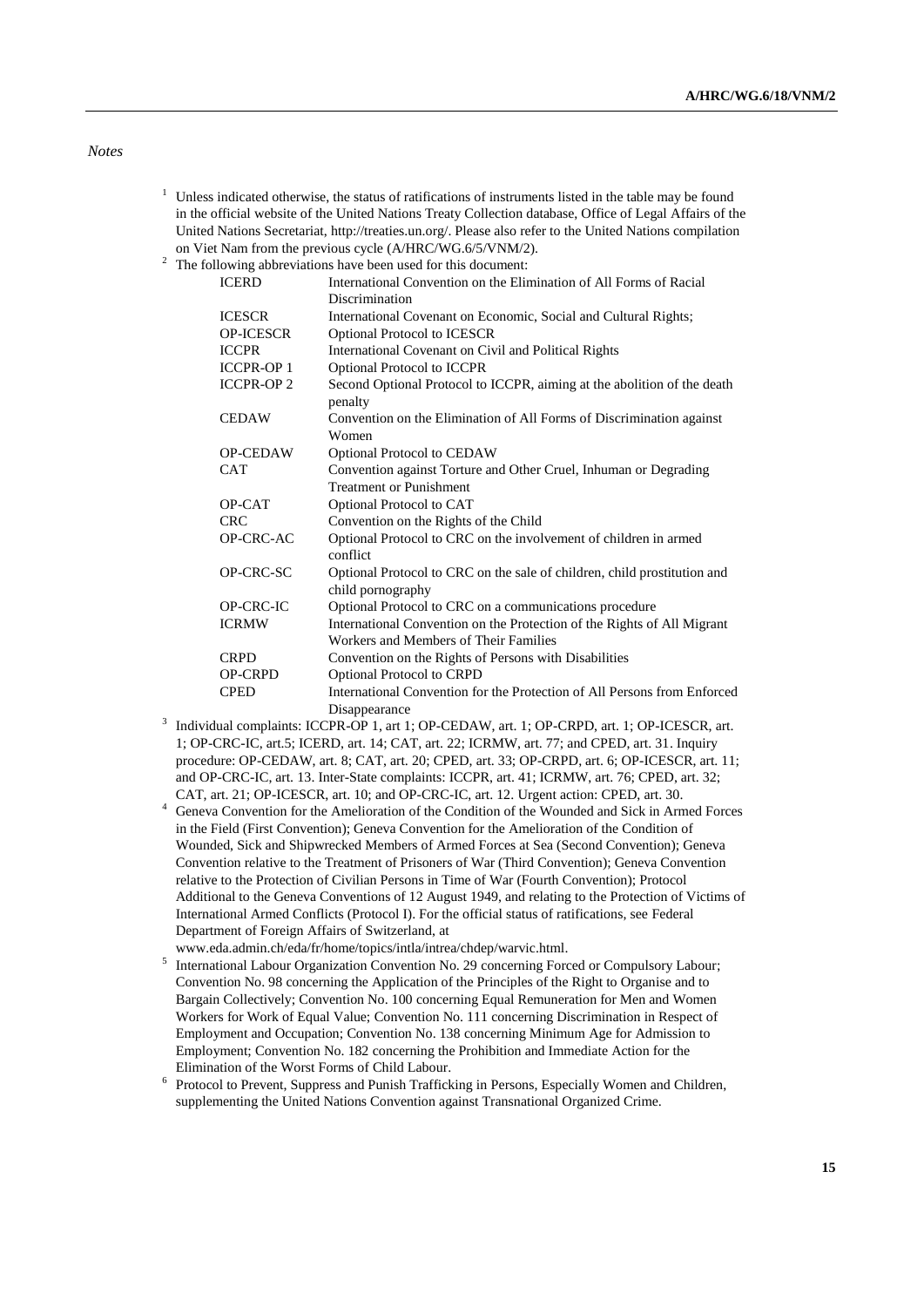- 7 1951 Convention relating to the Status of Refugees and its 1967 Protocol, 1954 Convention relating to the Status of Stateless Persons and 1961 Convention on the Reduction of Statelessness.
- 8 Protocol Additional to the Geneva Conventions of 12 August 1949, and relating to the Protection of Victims of Non-International Armed Conflicts (Protocol II); Protocol Additional to the Geneva Conventions of 12 August 1949, and relating to the Adoption of an Additional Distinctive Emblem (Protocol III). For the official status of ratifications, see Federal Department of Foreign Affairs of Switzerland, at www.eda.admin.ch/eda/fr/home/topics/intla/intrea/chdep/warvic.html.
- 9 International Labour Organization Convention No. 105 concerning the Abolition of Forced Labour; Convention No. 87 concerning Freedom of Association and Protection of the Right to Organise; Convention No. 98 concerning the Application of the Principles of the Right to Organise and to Bargain Collectively; Convention No. 100 concerning Equal Remuneration for Men and Women Workers for Work of Equal Value; Convention No. 111 concerning Discrimination in Respect of Employment and Occupation; Convention No. 138 concerning Minimum Age for Admission to Employment; Convention No. 182 concerning the Prohibition and Immediate Action for the Elimination of the Worst Forms of Child Labour.
- <sup>10</sup> International Labour Organization Convention No. 169, concerning Indigenous and Tribal Peoples in Independent Countries and Convention No. 189 concerning Decent Work for Domestic Workers.
- <sup>11</sup> A/HRC/17/34/Add.1, para. 101.
- <sup>12</sup> CERD/C/VNM/CO/10-14, para. 20. See also CRC/C/VNM/CO/3-4, paras. 44(e) and 79.
- <sup>13</sup> CRC/C/VNM/CO/3-4, para. 44(e).
- <sup>14</sup> *Ibid.,* paras. 56(a) and 80.
- <sup>15</sup> *Ibid.,* para. 80.
- <sup>16</sup> *Ibid.,* para. 76.
- <sup>17</sup> CERD/C/VNM/CO/10-14, para. 18 and CRC/C/VNM/CO/3-4, para. 79.
- <sup>18</sup> *Ibid.,* para. 12.
- <sup>19</sup> CRC/C/VNM/CO/3-4, para. 80.<br><sup>20</sup> CERD/C/VNM/CO/10.14, para.
- CERD/C/VNM/CO/10-14, para. 23.
- <sup>21</sup> *Ibid.,* para. 24.
- <sup>22</sup> UNCT, p. 2.
- <sup>23</sup> CERD/C/VNM/CO/10-14, para. 4(b).
- <sup>24</sup> CRC/C/VNM/CO/3-4, para. 3.
- <sup>25</sup> *Ibid.,* para. 9.
- <sup>26</sup> UNHCR, p. 2. See CRC/C/VNM/CO/3-4, para. 3(e) andCERD/C/VNM/CO/10-10-14, para. 4(c).
- <sup>27</sup> CRC/C/VNM/CO/3-4, para. 26. See also CRC/C/VNM/CO/3-4, para. 42.
- <sup>28</sup> CERD/C/VNM/CO/10-14, para. 7.
- <sup>29</sup> *Ibid.,* para. 10.
- <sup>30</sup> *Ibid.,* para. 16(b).
- <sup>31</sup> *Ibid.,* para. 17(c).
- $32$  CRC/C/VNM/CO/3-4, paras. 54(a).
- <sup>33</sup> CERD/C/VNM/CO/10-14, para. 11 and CRC/C/VNM/CO/3-4, para. 16.
- <sup>34</sup> A/HRC/17/34/Add.1, para 101
- <sup>35</sup> CRC/C/VNM/CO/3-4, para. 16.
- $36$  CERD/C/VNM/CO/10-14, paras 4(d) and 9.
- <sup>37</sup> UNCT, p. 3.
- <sup>38</sup> UNHCR, p. 2.
- <sup>39</sup> *Ibid.,* p. 6.
- <sup>40</sup> CERD/C/VNM/CO/10-14, para. 4 (f).
- <sup>41</sup> CRC/C/VNM/CO/3-4, paras. 17-18.
- <sup>42</sup> *Ibid.,* para. 6(a) and (d). See also CRC/C/VNM/CO/3-4, para. 13.
- <sup>43</sup> *Ibid.,* para. 13**.**
- <sup>44</sup> CRC/C/VNM/CO/3-4, para. 67.<br><sup>45</sup> Ibid. para. 22
- <sup>45</sup> *Ibid.*, para. 22.<br><sup>46</sup> *Ibid.* para. 17
- <sup>46</sup> *Ibid.,* para. 17.
	- The following abbreviations have been used for this document:
		- CERD Committee on the Elimination of Racial Discrimination
		- CESCR Committee on Economic, Social and Cultural Rights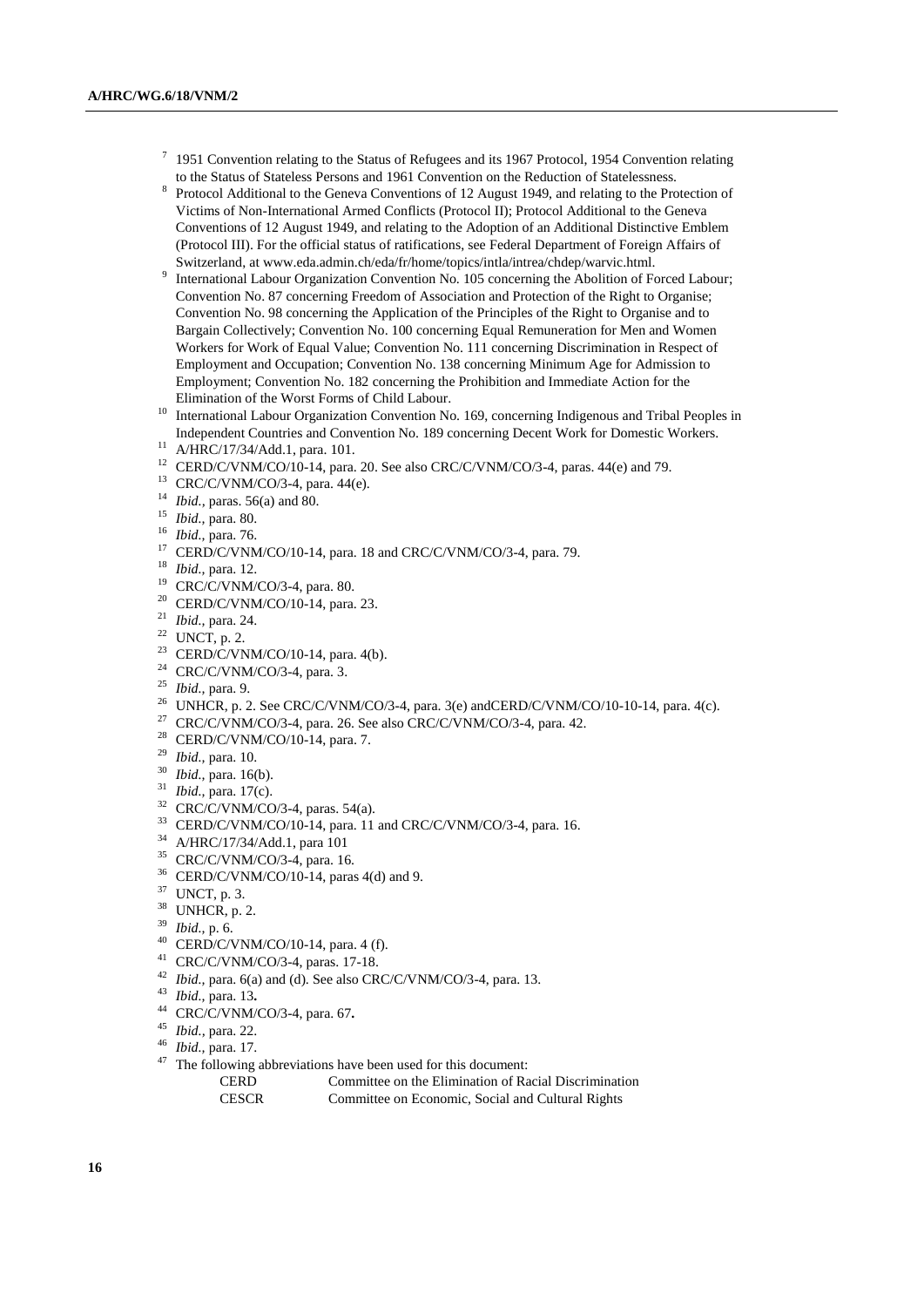- HR Committee Human Rights Committee<br>CEDAW Committee on the Elimina
- CEDAW Committee on the Elimination of Discrimination against Women<br>CAT Committee against Torture
- Committee against Torture
- CRC Committee on the Rights of the Child<br>
Committee on the Rights of Persons w
	- Committee on the Rights of Persons with Disabilities
- CERD/C/VNM/CO/10-14, para. 27.
- CCPR/CO/75/VNM, para. 23.
- CCPR/CO/75/VNM/Add.2.
- For the titles of special procedures, see [www.ohchr.org/EN/HRBodies/SP/Pages/Themes.aspx](http://www.ohchr.org/EN/HRBodies/SP/Pages/Themes.aspx) and [www.ohchr.org/EN/HRBodies/SP/Pages/Countries.aspx.](http://www.ohchr.org/EN/HRBodies/SP/Pages/Countries.aspx)
- CERD/C/VNM/CO/10-14, para. 19. See also CRC/C/VNM/CO/3-4, para. 29(b).
- CRC/C/VNM/CO/3-4, para. 30(b).
- UNCT, p. 5.
- CERD/C/VNM/CO/10-14, para. 13.
- *Ibid.,* para. 16(a).
- *Ibid.,* para. 16(c).
- *Ibid.,* para. 10.
- CRC/C/VNM/CO/3-4, paras. 29(d)-30(d).
- *Ibid.,* paras. 61, 62(a)(b) and (c).
- *Ibid.,* paras. 29(a)-30(a). See also CRC/C/VNM/CO/3-4, para. 56(d).
- *Ibid.,* paras. 29(c)-30(c).
- CERD/C/VNM/CO/10-14, para. 16 (d).
- A/HRC/16/45/Add.2, para 97.
- A/HRC/WGAD/2012/42, para 33.
- CERD/C/VNM/CO/10-14, para. 17.
- UNCT, p. 6.
- CRC/C/VNM/CO/3-4, paras. 62, 63 and 64(a).
- *Ibid.,* paras. 43-44. See also *ibid.,* para. 63(b).
- UNCT, p. 5.
- *Ibid.,* p. 5.
- CRC/C/VNM/CO/3-4, paras. 53 and 54. See also *ibid.,* para. 68(f).
- *Ibid.,* paras. 45-46.
- *Ibid.,* paras. 71 and 72.
- *Ibid.,* paras. 69 and 70.
- UNCT, p. 6.
- *Ibid.,* p. 7.
- *Ibid.,* p. 8.
- CERD/C/VNM/CO/10-14, para. 9. See also *ibid.,* para. 8.
- *Ibid.,* para. 8.
- *Ibid.,* para. 73(a). See also *ibid.,* para. 73(a).
- *Ibid.,* paras. 74(a), (b) and (c).
- *Ibid.,* paras. 37-38.
- UNCT, p. 5.
- A/HRC/16/45/Add.2, para 93.
- CRC/C/VNM/CO/3-4, para. 41.
- UNCT, p. 9.
- UNESCO, paras. 36, 45, 46, and 50.
- <sup>89</sup> Public Statement by the High Commissioner, 25 September 2912.
- CRC/C/VNM/CO/3-4, paras. 41-42.
- UNCT, p. 9.
- CRC/C/VNM/CO/3-4, para. 41.
- UNCT, p. 8.
- CRC/C/VNM/CO/3-4, paras. 35-36.
- UNCT, p. 4.
- *Ibid.,* p. 9.
- *Ibid.,* p. 9–10.